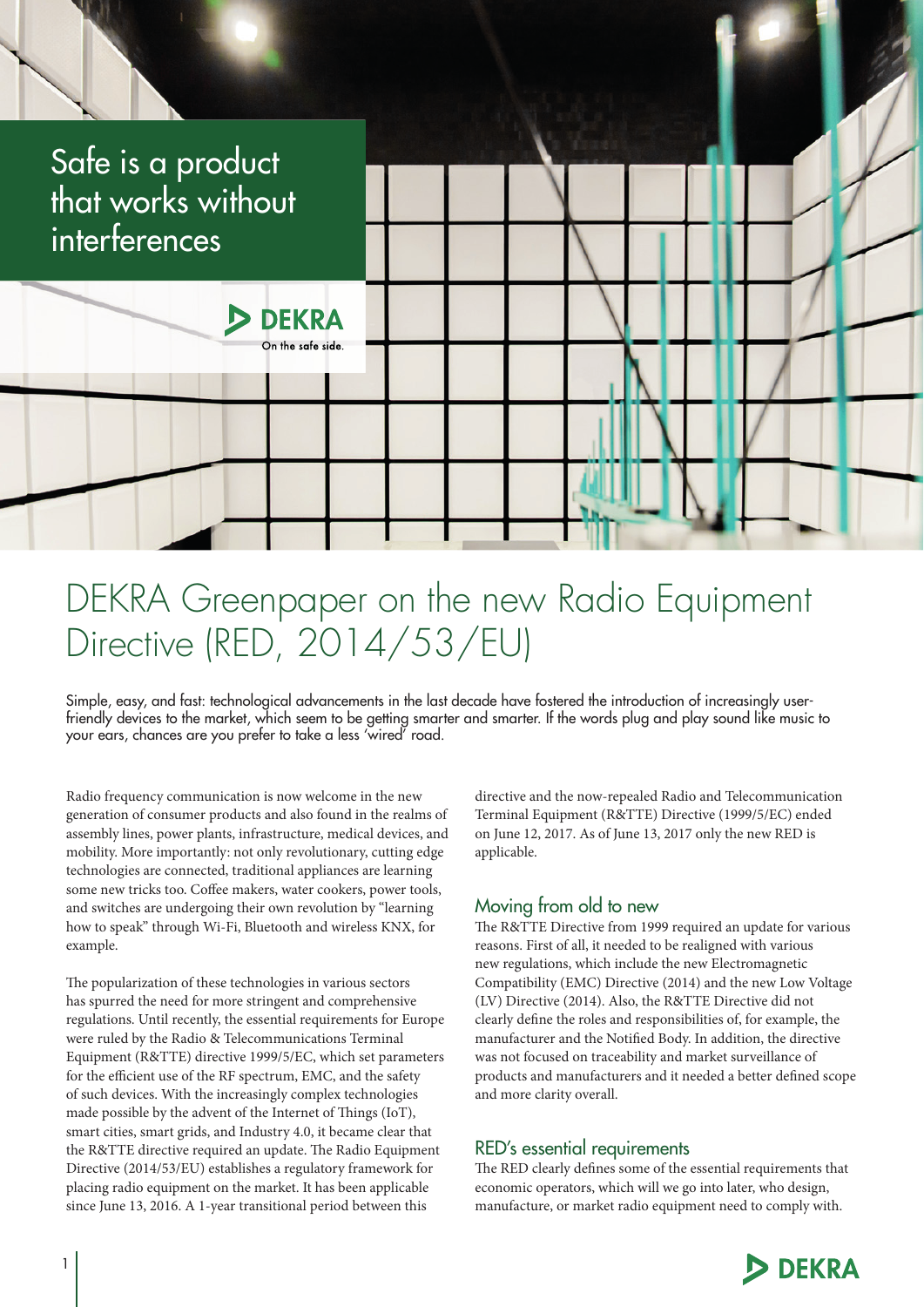Article 3.1 in the RED describes the essential requirements radio equipment needs to adhere to in order to:

- a) Protect the health and safety of persons and domestic animals and to protect property, taking into account the objectives and safety requirements set out in the Low Voltage Directive 2014/35/EU, but with no applicable voltage limit
- b) Ensure an adequate level of electromagnetic compatibility as set out in the EMC Directive 2014/30EU

#### Scope

So what does radio equipment entail exactly? The new RED defines the scope more clearly and states that "radio equipment means electrical or electronic products which intentionally emit and/or receive radio waves for the purpose of radio communications and/or determination. In addition, it can be an electrical or electronic product which must be completed with an accessory, such as an antenna, to intentionally emit and/or receive radio waves for the purpose mentioned before".



Article 3.2 of the RED states that radio equipment shall be constructed so that it both effectively uses and supports the efficient use of the radio spectrum in order to avoid harmful interference.

Finally, article 3.3 describes that radio equipment falling within certain categories must comply with additional essential requirements, which we have set out for you below:

- › Equipment that needs to interwork with accessories (e.g. a standard charger)
- › Equipment that has to interwork via networks with other radio equipment
- › Ensure access to emergency services
- › Include features that ensure e.g. protection from fraud, privacy, and ease-of-use by the disabled
- › Support features in order to ensure that specific software can only be used in combination with radio equipment of which compliance with the software has been demonstrated

This is a broad definition, but in essence it entails all devices previously covered by the old R&TTE operating at frequencies lower than 3000 GHz, with the following relevant additions:

- › Sound and TV receive-only equipment (e.g. broadcast receivers)
- › Equipment operating below 9 kHz
- › Radio-determination equipment is clearly included

Currently, telecommunications terminal equipment and equipment using ISM bands are not in the scope of the RED. They will be covered by other applicable directives (medical, machinery) or by the Low Voltage Directive (LVD) and the EMC directive depending on the type of equipment to be considered.

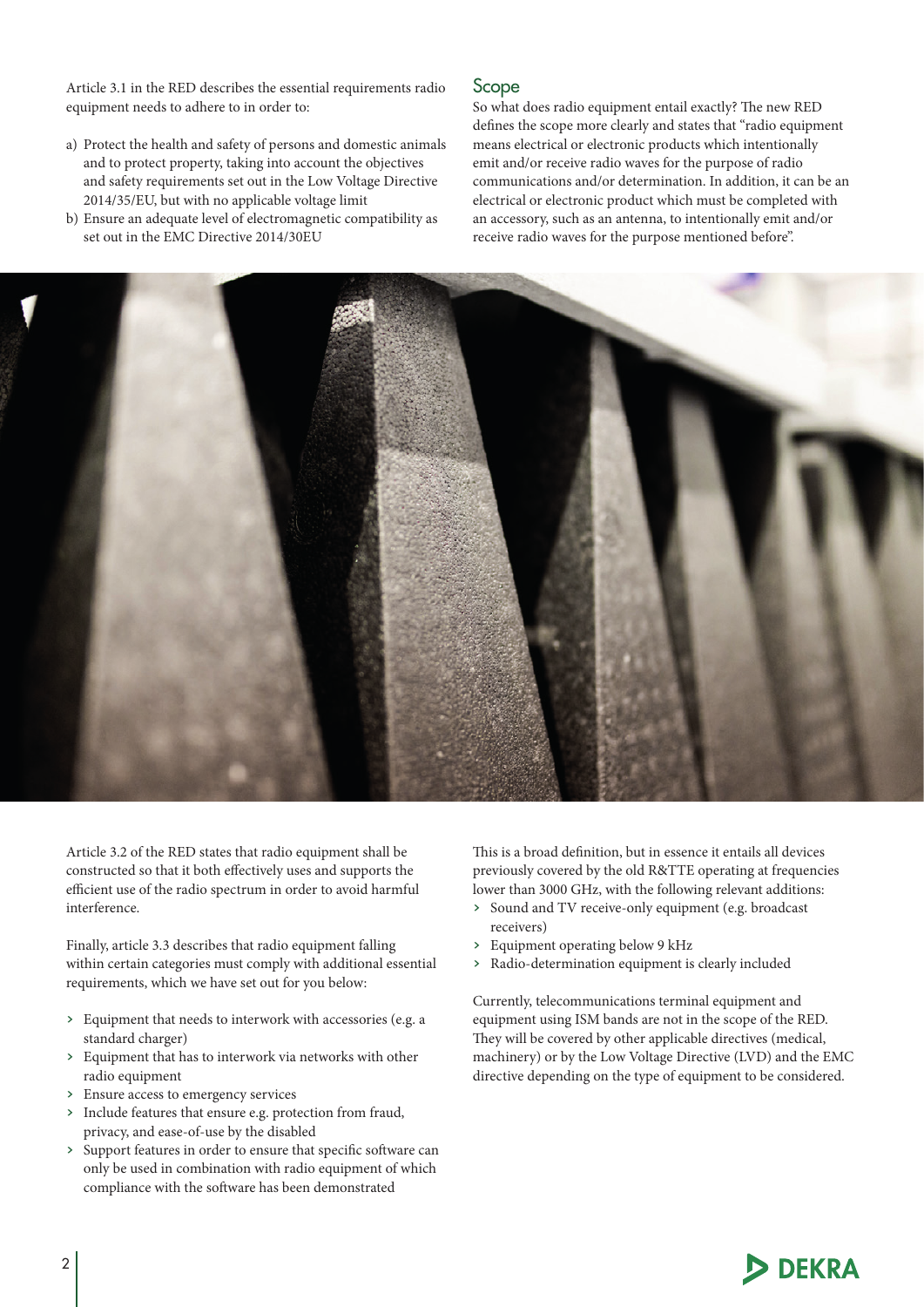What else is not covered? Annex I of the RED describes equipment not covered by the RED. Amongst these are:

- › Amateur radio equipment, defined by ITU Radio Regulations unless available on the market
- › Airborne products, parts, and appliances covered by Regulation (EC) Nº 216/2008 Article 3
- › Marine equipment covered by the Council Directive 96/98/ EC
- › Custom and purpose-built evaluation kits for professional use at R&D facilities

## Operators and responsibilities

To facilitate application of the RED directive, certain provisions from the R&TTE Directive were clarified and simplified. In addition, various administrative obligations, deemed unnecessary, were deleted, such as the prior notification of radio equipment using non-harmonized frequency bands. One of the RED's most important goals was to reinforce the obligations of economic operators, such as manufacturers, and improve the legal tools that market surveillance authorities could use. Indeed, one of the most important changes compared to the old R&TTE Directive is that the obligations of manufacturers, authorized representatives, distributors, and importers have been defined and included clearly. The RED clearly lays out the definitions of these economic operators in the following list:

- › Manufacturer: Any natural or legal person who manufactures radio equipment or has radio equipment designed or manufactured and markets that equipment under their name or trade mark
- › Authorized representative: Any natural or legal person within the European Union who has received a written mandate from a manufacturer to act on their behalf in relation to specified tasks
- › Importer: Any natural or legal person established within the European Union who places radio equipment from a third country in the European Union market
- › Distributor: Any natural or legal person in the supply chain, other than the manufacturer or the importer, who makes radio equipment available to the market

Now you know who you are according to the RED, it is time to take a look at the responsibilities that the RED lays out. Below you will find an overview of what the specific requirements per operator are:

#### Manufacturers

Manufacturers must design and manufacture radio equipment in accordance with the essential requirements. The equipment needs to be constructed so that it can operate in at least one EU member state without infringing applicable requirements on the use of the radio spectrum. In addition, manufacturers must draw up technical documentation before placing a product in the market and affix the CE marking. Finally, they will need to show conformity of production procedures and a declaration of conformity.

The RED explains some of the traceability requirements for manufacturers as well: it should be clear who the manufacturer of the equipment is and the registered name or trade mark and

postal address need to be included. The instructions and safety information should be available in the target language or as determined by the Member State. The equipment's frequency band, maximum radio frequency power transmitted, restrictions of use, a description of accessories and components, and software that allows operation also need to be included.

#### Authorized representatives

A manufacturer can, by written mandate, appoint an authorized representative. The manufacturer's obligations (meeting the essential requirements and the drawing up of the technical documentation) shall not be part of the authorized representative's mandate.

Instead, the authorized representative follows the mandate strictly. They must keep the EU Declaration of Conformity and technical documentation at the disposal of national market surveillance authorities for 10 years after the radio equipment has been placed in the market. They must also provide a competent national authority with all the required information and documentation necessary to demonstrate compliance of the radio equipment with the RED. Finally, they must cooperate with the competent national authorities to eliminate risks posed by radio equipment (covered in the mandate)

#### Importers

Importers must only place compliant products in the market and must make sure that the conformity assessment to the RED for the product has been completed. To ensure traceability, they must also provide contact details on the products, next to that of the manufacturer, or in the accompanying documentation if the product is too small. Importers must also ensure that instructions and information issued with the product come in a language accepted by the member state. In addition, importers must not jeopardize the product's compliance in the storage or transportation of the product.

If a product is not compliant or if it poses a risk, importers must perform investigative testing and corrective action and report it to the national authorities in the countries in which it is available. Finally, importers must keep a copy of the Declaration of Conformity and ensure that the technical documentation is available for 10 years. They must also cooperate with national authorities upon request regarding risk elimination.

#### **Distributors**

Distributors need to verify that their product bears the CE marking. In addition, they must ensure that the product is accompanied by the required documentation in a language easily understood by users. If the distributor believes a product is not compliant it must not put it in the market or take corrective action (a recall, a withdrawal) if it is already. If a product poses a risk, the distributor must notify the appropriate national authority and provide them with all the required documentation upon request. Finally, distributors shall not jeopardize product compliance during transportation or storage.

In effect, the obligations laid out by the RED have become clearer and more straight-forward. Do you know what your responsibilities and obligations are? Get in touch.